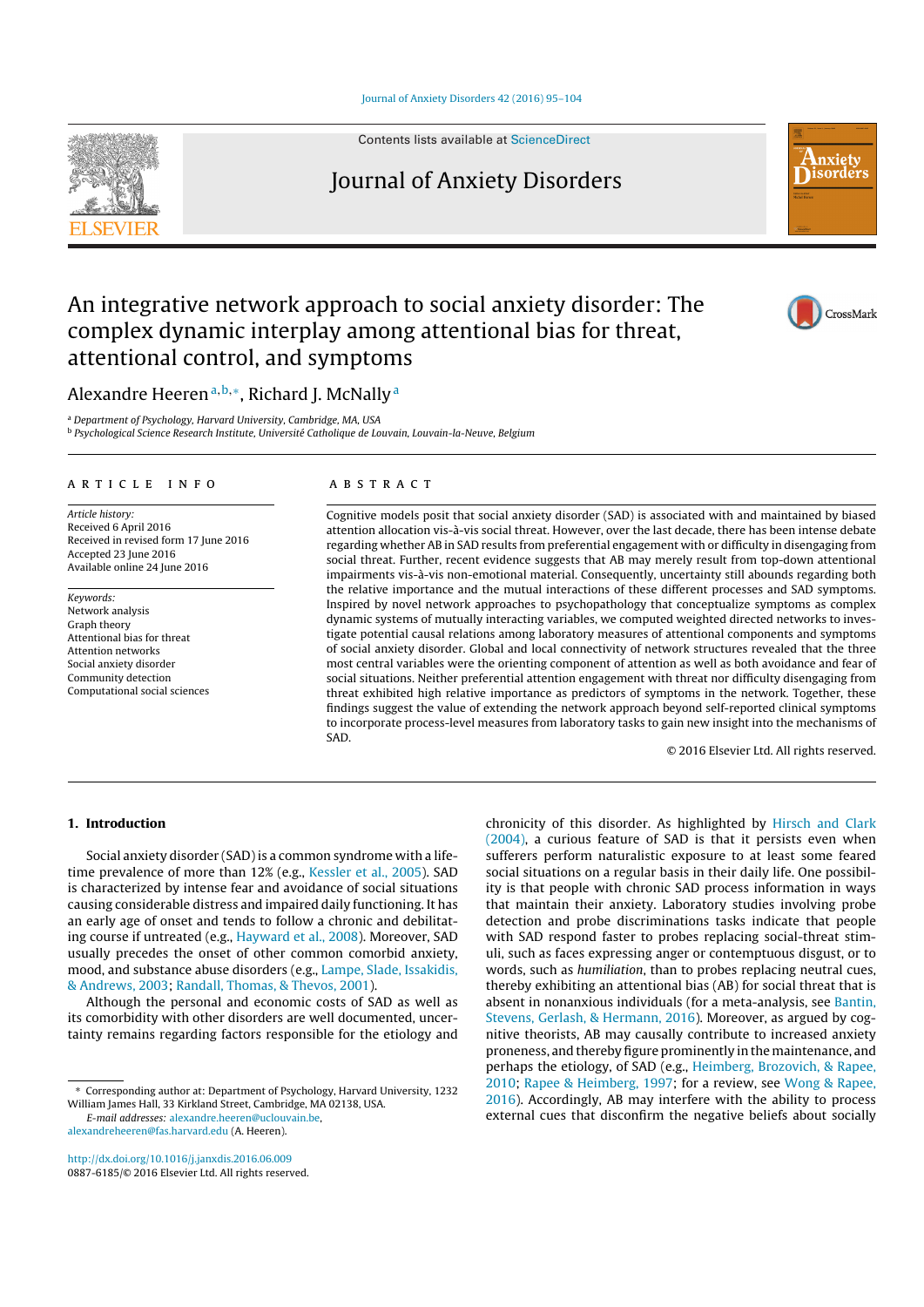challenging situations held by people with SAD. Failure to disconfirm these beliefs may impede anxiety reduction, which, in turn motivates avoidance of social situations and worsens anxiety or least prevents it from extinguishing (e.g., Heimberg et al., 2010; Wong & Rapee, 2016). Therefore, reducing AB may yield clinical benefits (for a meta-analysis, see Heeren, Mogoașe, Philippot, & McNally, 2015). Likewise, transiently fostering AB promotes anxiety proneness among nonanxious controls (e.g., Heeren, Peschard, & Philippot, 2012; MacLeod, Rutherford, Campbell, Ebsworthy, & Holker, 2002). Taken together, such findings are suggestive of a causal relation between AB and SAD.

To date, several explanations have been proposed to account for the maintenance of AB in anxiety disorders (e.g., Cisler & Koster, 2010; Eysenck & Derakshan, 2011; Heeren, De Raedt, Koster, & Philippot, 2013; Peers, Simons, & Lawrence, 2013). One of the most common explanations focuses on general attention control (AC), that is, the ability to voluntarily regulate the allocation of attentional resources. According to this account, AB may result from impaired AC. For example, Derryberry and Reed (2002) found that AB exhibited by individuals with elevated trait anxiety was moderated by AC. Individuals with lower AC exhibited stronger AB for threat in comparison to those with higher AC. Since this initial study, several replications of this effect have been reported across numerous paradigms and anxiety disorders (e.g., Bardeen & Orcutt, 2011; Reinholdt-Dunne, Mogg, & Bradley, 2009; Taylor, Cross, & Amir, 2016). However, despite increasing research linking AB and SAD symptoms, there are several limitations to these studies.

First, many studies on SAD failed to find a correlation between AB and severity of symptoms (e.g., Gotlib et al., 2004; Ononaiye, Turpin, & Reidy, 2007; Taylor et al., 2016). Likewise, although metaanalyses indicated a significant difference on AB between SAD and nonanxious participants, the effect size is small (for a metaanalysis, see Bantin et al., 2016). Moreover, modifying AB had only a very small effect – albeit significant – on reducing SAD symptoms (for a meta-analysis, see Heeren, Mogoașe, Philippot et al., 2015). Likewise, the anxiolytic benefit resulting from AB reduction may be more complicated than initially thought as recent studies suggest that control procedures lacking a contingency between emotional cues and probes reduced anxiety just as much as AB modification procedures where probes reliably followed nonthreat cues (e.g., Carleton et al., 2015; Heeren, Coussement, & McNally, 2016; McNally, Enock, Tsai, & Tousian, 2013; Yao, Yu, Qian, & Li, 2015). Taken together, these findings seemingly challenge the claim that AB figures prominently in the maintenance of SAD (e.g., Clark & Wells, 1995; Rapee & Heimberg, 1997).

Second, there have been attempts to disentangle subcomponents of AB through the use of variants of the probe discrimination and detection tasks as well as through eye-tracking procedures to determine whether AB in SAD reflects facilitated attentional engagement with social-threat cues (e.g., Grafton & MacLeod, 2016; Klumpp & Amir, 2010) or impaired attentional disengagement from them (e.g., Amir, Elias, Klumpp, & Przeworksi, 2003; Buckner, Maner, & Schmidt, 2010; Schofield, Johnson, Inhoff, & Coles, 2012; Taylor et al., 2016). Some studies suggest that people with SAD, relative to nonanxious participants, exhibit increased attentional engagement with social-threat cues and impaired disengagement with them (for a meta-analysis, see Bantin et al., 2016). Yet it remains unclear how these biases interact with AC and with symptoms such as fear and avoidance. Moreover, researchers have usually tested only simple, unidirectional relationships among these variables. This is unfortunate as many of these may have reciprocal influences among them in SAD. For instance, facilitated attentional engagement with social-threat cues may influence fear of social situations, and fear of these situations may motivate avoidance that exacerbates fear. Hence, feedback loops among symptoms may foster maintenance of the disorder.

Third, prominent models of attentional systems postulate that AC is a multifaceted construct(e.g., Petersen & Posner, 2012; Posner & Rothbart, 2007), including at least three components: alerting (maintenance of alertness), orienting (selective engagement and disengagement with certain stimuli rather than others), and an executive component (top-down control of attention exemplified by maintenance of attention on certain stimuli and resisting distraction by other stimuli). However, most studies in the field of AB research have treated AC as a unitary construct. This is unfortunate as SAD is associated, in some studies, with the orienting component (e.g., Heeren, Maurage, & Philippot, 2015; Moriya & Tanno, 2009a, 2009b) whereas, in others, with the executive one (e.g., Judah, Grant, Mills, & Lechner, 2013; Sutterby & Bedwell, 2012). To date, no study has explored the relations between AB and all three components of attention in SAD.

To clarify the dynamics among AB components, the three components of AC, and the core symptoms of SAD, such as fear and avoidance of social situations and reactivity to social-evaluative challenge, we applied network analytic methods pioneered in the psychopathology field by Borsboom and his colleagues (e.g., Borsboom & Cramer, 2013; Cramer, Waldorp, van der Maas, & Borsboom, 2010) and increasingly used by others (e.g., Costantini et al., 2015; Hoorelbeke, Marchetti, De Schryver, & Koster, 2016; McNally et al., 2015; Robinaugh, Leblanc, Vuletich, & McNally, 2014). According to this approach, mental disorders are complex dynamic systems of interacting elements or "symptoms" in traditional psychiatric parlance (Borsboom & Cramer, 2013; Cramer et al., 2010). Based on graph theory (i.e., the branch of mathematics concerned with the study of networks), a network consists of nodes and edges that connect them. Such a network approach can be used to describe many kinds of phenomena, including social relations, biological structures, and information networks (Barabási, 2012).

Although several psychological studies have already explored the associations among the aforementioned processes of interest, network approaches can be employed to disentangle complex dynamic systems of such mutually interacting psychological processes (e.g., Hoorelbeke et al., 2016; Robinaugh et al., 2014). Particularly, as compared to mere correlational approaches, computational tools from graph theory can be used to examine the extent to which nodes are central to the network, based the amount and direction of (potentially) causal influence that flows from one node to other ones (Borgatti, 2005; Costantini et al., 2015). Moreover, aside from the local connectivity among nodes, one additional relevant feature of graph theory is the notion of modularity-based community detection, defined as the identification of subsets of nodes where there is a higher density of edges within these communities ("clusters") than between them (Boccaletti, Latora, Moreno, Chavez, & Hwang, 2006; Fortunato, 2010). Such communities can function as relatively independent modules of a network, playing distinctive roles just as organ systems do in the human body (Fortunato, 2010). Community detection algorithms can uncover major sub-networks that correspond to specialized functional modules (Boccaletti et al., 2006; Fortunato, 2010).

In the present study, we computed weighted and directed networks to investigate the dynamic interplay among laboratory measures of AB, attentional components, emotional reactivity to social-evaluative challenge, and core symptoms of SAD (i.e., fear and avoidance of social situations). Of primary interest was the elucidation of local connectivity between variables, and especially their centrality and the predictive relations among them. Aside from local connectivity, we also examined global connectivity by using modularity-based community detection methods. In this way, we tested whether these variables cohere as a single causal system of mutually interacting elements or constitute distinct functionally specialized communities of interacting elements.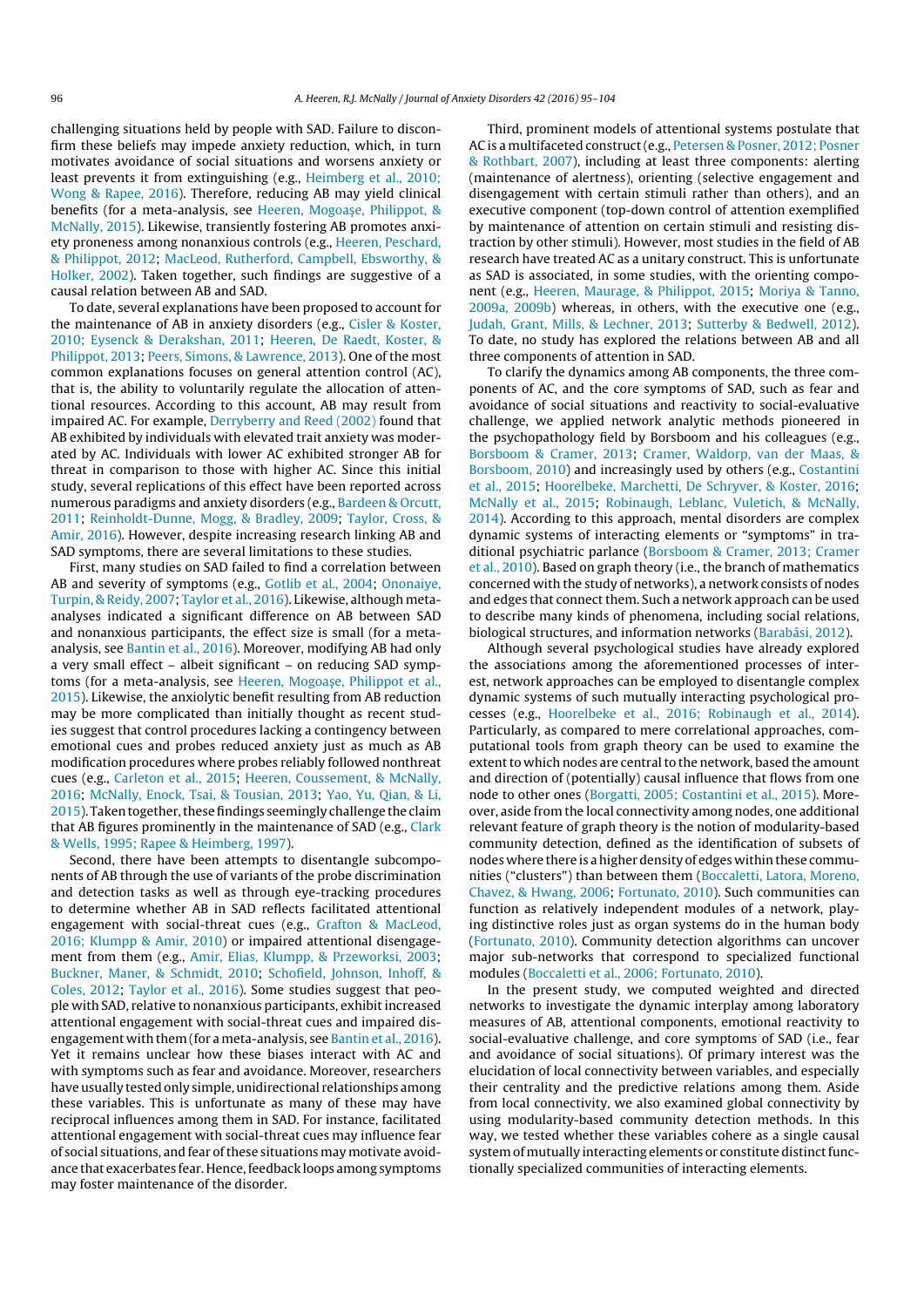|                                                   | Mean $(SD)$   |
|---------------------------------------------------|---------------|
| Demographic measures<br>Age                       | 25.90 (9.17)  |
| Educational level (in years)<br>Clinical measures | 16.26(2.62)   |
| BDI-II                                            | 13.49 (7.81)  |
| STAI-T                                            | 45.90 (8.73)  |
| <b>LSAS</b>                                       | 75.20 (13.74) |

Note: Education level was assessed according to the numbers of years of education completed after starting primary school. BDI-II = Beck Depression Inventory; STAIT-T = Spielberger State-Trait Anxiety Inventory-Trait; LSAS = Liebowitz Social Anxiety Scale.

# 2. Method

#### 2.1. Participants

The sample consisted of 61 individuals (49 females) with a primary DSM-IV-TR diagnosis of SAD (American Psychiatric Association, 2000) who participated in a cognitive bias modification training study (Heeren, Mogoase, McNally, Schmitz, & Philippot, 2015). To be eligible, individuals had to meet (a) DSM-IV-TR diagnosis criteria for SAD, (b) have no current substance abuse or dependence, (c) no current heart, respiratory, neurological problems, or use of psychotropic medications, (d) no current psychological or psychiatric treatment, and (e) normal or corrected-to-normal vision. Regarding the diagnostic criteria for SAD, participants were first screened via the self-report version of the Liebowitz Social Anxiety Scale (LSAS; Liebowitz, 1987). To be eligible, participants had to score above 56 on the LSAS (i.e., the cut-off score for probable diagnosis of SAD in the French version of the scale; Bouvard & Cottraux, 2010). Participants were then assessed by a clinical psychologist who used the screening version of the Mini-International Neuropsychiatric Interview (MINI; Sheehan et al., 1998) at the Université Catholique de Louvain (UCL, Belgium). They also completed the Spielberger Trait Anxiety Inventory (STAI-T; Spielberger, Gorsuch, Lushene, Vagg, & Jacobs, 1983) and the Beck Depression Inventory (BDI-II; Beck, Steer, & Brown, 1996). The STAI-T is a 20-item self-report questionnaire assessing anxiety proneness. The BDI-II is a 21-item self-report measure of symptoms of depression. We used the validated French versions of these scales (MINI, Lecrubier, Weiller, Bonora, Amorin, & Lépine, 1998; LSAS, Heeren, Maurage et al., 2012; BDI-II, Beck et al., 1996; STAI-T, Bruchon-Schweitzer & Paulhan, 1993). Each participant was tested individually in a quiet room and all sessions occurred in the same laboratory. Participants received financial compensation (15 Euros) for their participation in the training study. This study was approved by the Ethical Committee of the Université Catholique de Louvain (UCL, Belgium) and conducted according to the Declaration of Helsinki. Participants' characteristics appear in Table 1.

### 2.2. Materials and measures

#### 2.2.1. Measures of SAD severity

The LSAS is a 24-item scale that measures fear and avoidance experienced in a range of social and performance situations over the last two weeks prior to completion (e.g., returning goods to a store, talking with people you do not know very well, working while being observed). Participants rate each ofthe 24 social situations on a 4-point Likert-type scale, once for the intensity of fear (0, None; 1, Mild; 2 Moderate; 3 Severe) and once for frequency of avoidance of the situation (0, Never; 1, Occasionally; 2 Often; 3 Usually). Fear and avoidance ratings, as well as the global scale score, possess good psychometric properties, and the French adaptation of the scale

has demonstrated good structural, convergent, and discriminant validity (Heeren, Maurage et al., 2012). The internal reliability of LSAS was high in the present sample, with a Cronbach's alpha of 0.90 for the global scale score (0.89 for the fear scale score and 0.91 for the avoidance scale score). Accordingly, because of our interest in distinguishing the relative importance of fear and avoidance symptoms, we computed separate scores for fear and avoidance ratings.

# 2.2.2. Measure of AB

2.2.2.1. Stimuli. To assess AB, we used eight French social threat words (stupid, humiliation, embarrassed, shame, mockery, foolish, idiot, rejection) and eight neutral words (book, radiator, spoon, tree, computer, procession, piano, towel), matched on frequency of usage in French (New, Pallier, Ferrand, & Matos, 2001) and similar to those in previous research (e.g., Heeren, Peschard, & Philippot, 2012). The threat and neutral words did not differ in length,  $t(14) = 0.44$ ,  $p > 0.66$ ,  $d = 0.23$ . We used words, rather than faces, to be consistent with previous studies using this paradigm in SAD (e.g., Amir et al., 2003; Amir, Weber, Beard, Bomyea, & Taylor, 2008).

2.2.2.2. Procedure. Participants completed a modified version of the spatial cueing task (e.g., Amir et al., 2008; Julian, Beard, Schmidt, Powers, & Smits, 2012). Words appeared in lowercase white letters (5–8 mm in height) against a black background in the center of the screen. On each trial, the word appeared in a rectangle to the left or right of the central fixation cross, thereby directing attention to the left or right. After 600 ms, the cue word disappeared, and an asterisk (the probe) appeared in one of the two locations.

The probe remained on the screen until the participant responded, and the computer recorded this response latency for each trial. The inter-trial interval, from target offset to the next fixation cross, was 1650 ms. On some trials, the cue word was valid (i.e., the probe appeared in the same location as the cue word), whereas on others the cue word was invalid (i.e., the probe appeared in the location opposite to the cue word).

Participants were exposed to 192 experimental trials, two thirds of which were validly cued (128 = 8 words  $\times$  2 word types  $\times$  2 word positions  $\times$  4 repetitions), one sixth were invalidly cued  $(32 = 8$  words  $\times$  2 word types  $\times$  2 word positions), and one sixth were uncued (32 = 8 words  $\times$  2 word types  $\times$  2 word positions; e.g., Stormark, Nordby, & Hugdahl, 1995). Trials were presented in a different random order for each participant. The task was programmed and presented via E-Prime 2 Professional® (Psychology Software Tools, Pittsburgh, PA, USA).

## 2.2.3. Attentional network task (ANT)

The ANT was administered to determine the efficiency of three independent attentional networks: alerting, orienting, and executive control (Fan, McCandliss, Sommer, Raz, & Posner, 2002). Participants had to determine as quickly and as accurately as possible the direction of a central arrow (the target)located in the middle of a horizontal line projected either at the top or at the bottom of the screen. They responded by pressing the corresponding button (left or right) on the keyboard. Each target was preceded by either no cue, a center cue (an asterisk replacing the fixation cross), a double cue (two asterisks, one appearing above and one below the fixation cross), or a spatial cue (an asterisk appearing above or below the fixation cross and indicating the location of the upcoming target). Moreover, flankers appeared horizontally on each side of the target. There were three possible flanker types: either two arrows pointing in the same direction as the target (congruent condition), two arrows pointing in the opposite direction of the target (incongruent condition), or two dashes (neutral condition). Each trial had the following structure: (1) a central fixation cross (random duration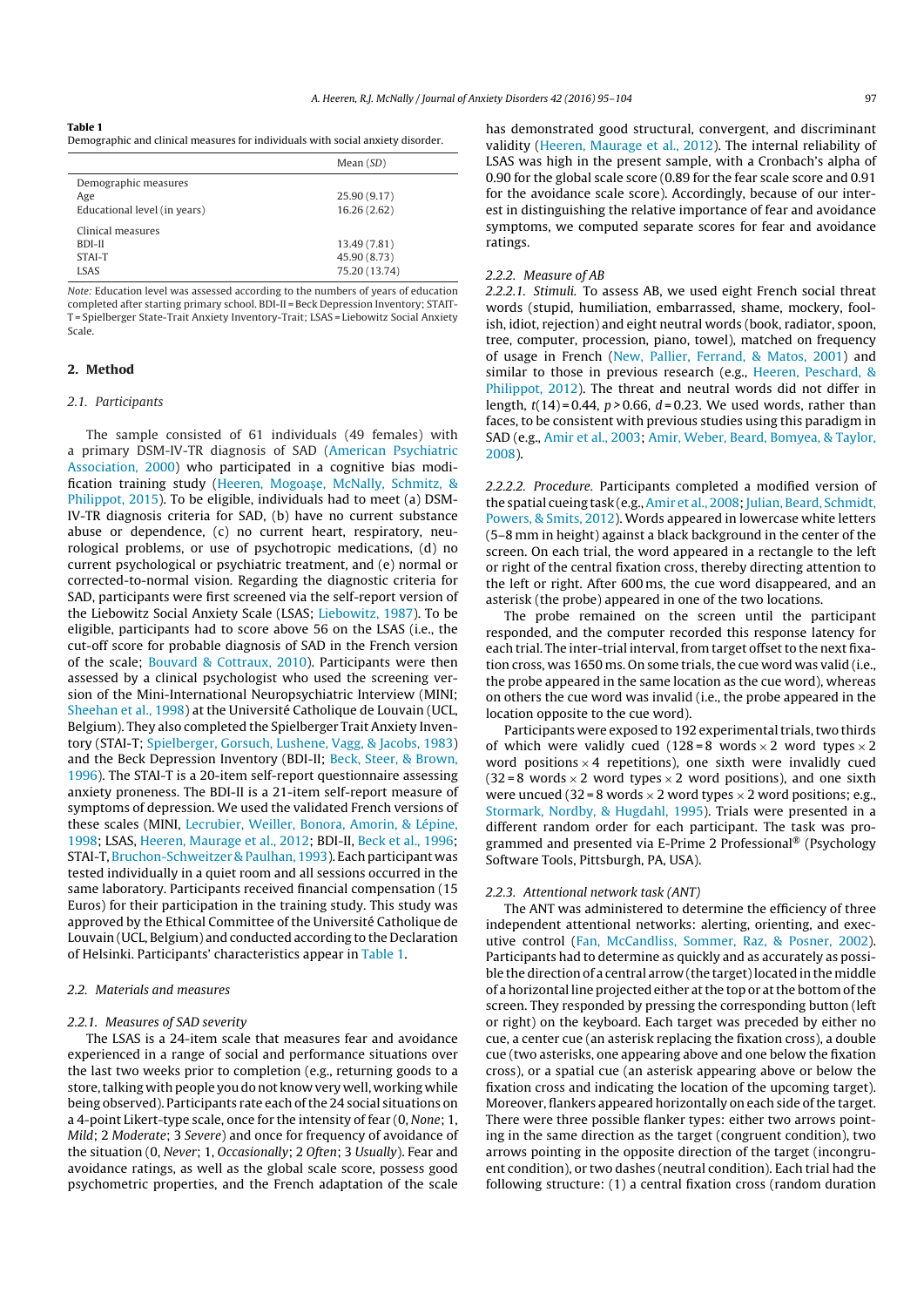between 400 and 1600 ms); (2) a cue (100 ms); (3) a central fixation cross (400 ms); (4) a target and its flankers, appearing above or below the fixation cross (the target remained on the screen until the participant responded or for 1700 ms if no response occurred); (5) a central fixation cross [lasting for 3500 ms minus the sum ofthe first fixation period's duration and the reaction time (RT)]. RT (in ms) and accuracy (percentage of correct responses) were recorded for each trial.

The ANT task comprised 288 trials, divided in three blocks of 96 trials each (with a short break between blocks). There were 48 possible trials, based on the combination of four cues (no cue, center cue, double cue, spatial cue), three flankers (congruent, incongruent, neutral), two directions of the target arrow (left, right) and two localizations (upper or lower part of the screen). Trials were presented in a random order and each possible trial was presented twice within a block. The task was programmed and presented via E-Prime 2 Professional® (Psychology Software Tools, Pittsburgh, PA, USA).

#### 2.2.4. Impromptu speech challenge

We administered a speech task to assess anticipatory speechanxiety and behavioral measures of reactivity to social-evaluative challenge. Each participant began the task sitting in a chair in front of a computer screen. A set of instructions then appeared on the screen and informed participants that they would have to make a 2-min speech concerning controversial topics widely discussed in the Belgian media, and that their performance would be video recorded. They were given 2 min to prepare and a sheet of paper to write down their notes; however, they were told that they would not be allowed to use these notes during the speech. After participants had prepared their speech, they were asked to stand in front of a video camera. Just before the speech, the experimenter asked participants to rate, using Subjective Units of Discomfort Scale (SUDS; Wolpe, 1958), their level of anticipatory anxiety from 0 (not anxious) to 100 (extremely anxious). The participant then delivered the speech while being video recorded. Two clinical psychologists, blind to the hypothesis of the study, used the Behavioural Assessment of Speech Anxiety (BASA; Mulac & Sherman, 1974) method to rate the speech of the participant. The BASA includes 18 molecular categories (e.g., having a clear voice, searching for the words), and the mean score of these categories has excellent concurrent validity with experts' ratings of speech anxiety (Mulac & Sherman, 1974). Interrater reliability of the total score was high (intraclass correlation coefficient =  $0.74$ ). Accordingly, we averaged the scores of the two raters. The same two raters assessed all the speeches.

## 2.3. General procedure

For the analyses reported here, we used the data from the baseline assessment of the cognitive bias modification training study (see Heeren, Mogoașe, McNally et al., 2015 for the full protocol). Participants first completed demographic and screening questionnaires. We then administered the modified spatial cueing task, which provided an index of AB, the ANT, and the speech task. Debriefing and reimbursement occurred at the end of the training study.

# 3. Preparation of the data and data analytic plan

#### 3.1. Data reduction

# 3.1.1. Spatial cueing task

Following Ratcliff's (1993) recommendations, we addressed outliers and errors in the RT tasks of each participant as follows. First, trials with incorrect responses were excluded (0.77% of trials). Second, RTs lower than 200 ms or greater than 2000 ms were removed from analyses (0.27% of trials). Third, RTs of more than 1.96 SD below or above each participant's mean for each experimental condition were excluded as outliers (0.80% of trials). Faster probe detection on validly cued trials when the cue is threatening compared to neutral suggests facilitated attention to threatening cues. Alternatively, slower probe detection during invalidly cued trials when the cue is threatening compared to neutral suggests difficulty disengaging from threatening cues. Consequently, following previous work (e.g., Cisler, Bacon, & Williams, 2009), facilitated attentional engagement with threatis computed by subtracting the mean latency of validly cued trials when the cue is threatening from those when the cue is neutral. In contrast, difficulty disengaging from threat is computed by subtracting the mean latency of invalidly cued trials when the cue is threatening from those where the cue is neutral. Positive scores indicate facilitated attentional engagement with and difficulty disengaging from threat, respectively.

## 3.1.2. ANT

We excluded data from trials with incorrect responses (0.80% of trials), RTs lower than 200 ms or greater than 2000 ms (0.41%), and RTs exceeding 1.96 SD below or above each participant's mean for each experimental condition (0.26%). Following Fan et al. (2002), we computed the alerting effect by subtracting the mean (i.e., RT or accuracy score) for double cue trials from the mean for no cue trials (No cue – Double cue); the orienting effect by subtracting the mean for spatial cue trials from the mean result for center cue trials (Center cue – Spatial cue); and the executive conflict effect by subtracting the mean for congruent trials (summed across cue types) from the mean for incongruent trials (Incongruent – Congruent). For both alerting and orienting effects, greater subtraction scores for RT (and lower for accuracy) indicate greater efficiency. In contrast, greater subtraction scores for RT (and lower for accuracy) on executive conflict indicated increased difficulty with executive control of attention (Fan et al., 2002).

### 3.1.3. Normality and outlier assessment

Before performing the analyses, we examined the distribution of the nine dependent variables. Kolmogorov-Smirnov tests revealed that normality was achieved for each variable (all ps > 0.05). Moreover, none of the individual observations related to these variables was more than 1.96 SD below or above the mean for these variables.

## 3.2. Data analytic plan

#### 3.2.1. Network visualization

We used the R package qgraph (Epskamp, Cramer, Waldorp, Schmittmann, & Borsboom, 2012) to compute networks. Each network was displayed in accordance to Fruchterman and Reingold's (1991) algorithm, which positions nodes with stronger connections near the center of the network, and those with weaker connections near the periphery of the network. We first computed an association network in which edges represents the zero-order correlations between pairs of variables (nodes; Borsboom & Cramer, 2013). Green lines represent positive correlations, whereas red lines represent negative correlations. The thicker an edge, the larger is the correlation between two nodes. Association networks whose edges depict zero-order correlations between pairs of nodes provide an initial approximation of the structure of a network and display patterns in the data that might otherwise be difficult to detect. However, they are suboptimal as the association between two variables may be spurious rather than direct (e.g., Borsboom & Cramer, 2013). For instance, spurious associations may arise as the consequences of their shared connections to a third variable, rather than representing a direct influence between the two variables (e.g., Maurage, Heeren, & Pesenti, 2013). Accordingly, we also computed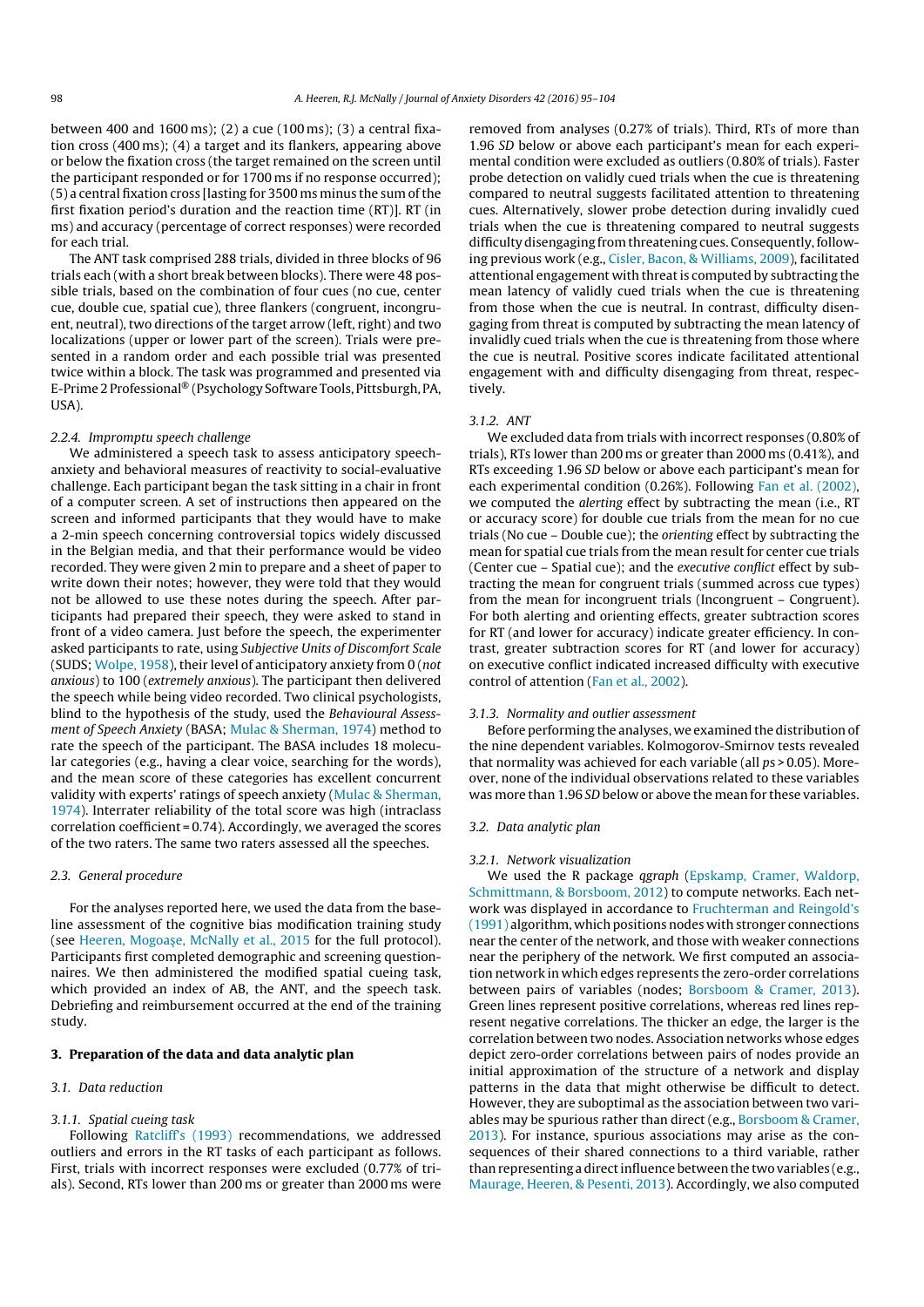a concentration network (Cox & Wermuth, 1993), where edges depict the partial correlations between each pair of nodes after we controlled statistically for all other variables in the network. However, although both association and concentration networks are weighted, neither is directed. Consequently, they are limited in their ability to illuminate the causal dynamics of the network.

To index predictive directionality and to move us closer to elucidating the causal dynamics of the network, we computed a relative importance network (McNally et al., 2015; Robinaugh et al., 2014). Relative importance denotes the proportionate contribution that each predictor makes to  $R^2$ , considering both its direct effect (i.e., its correlation with the criterion) and its effect when combined with the other model variables in the regression equation (Grömping, 2006; Johnson & LeBreton, 2004). The relative importance metric ranges from 0 and 1, and quantifies the amount of explained variance attributable to each predictor after one controls for multicollinearity (Johnson & LeBreton, 2004). Using the R package relaimpo (Grömping, 2006), we computed the lmg relative importance metric. The resultant relative importance network is both weighted and directed with arrows signifying the direction of prediction, not causality.

# 3.2.2. Centrality analysis

To quantify the importance of each node in the relative importance network, we computed centrality indices (Costantini et al., 2015; Freeman, 1978/1979). The betweenness centrality of a node equals the number of times that it lies on the shortest path length between any two other nodes. Closeness centrality indicates the average distance of a node from all other nodes in the network, computed as the inverse of the weighted sum of shortest path lengths of a given node from all the other nodes in the network. Node strength is the sum of the weights of the edges attached to that node. Because the relative importance network is a weighted directed network, in-strength can be separated from out-strength. In-strength equals the sum of the directed edge weights incident on a node that originates from other nodes in the network. It quantifies the extent to which a certain node is influenced by the other nodes of the network. In contrast, out-strength equals the sum of the directed edge weights emanating from a specific node and connecting to other nodes. It quantifies the extent to which a certain node influences other nodes in the network. Each index was calculated with the R package qgraph (Epskamp et al., 2012). For each index, higher values reflect greater centrality in the network. We created centrality plots that depict these values.

#### 3.2.3. Community detection

To examine whether the nodes cohere as a single causal system of mutually interacting elements, we implemented modularitybased community detection algorithms (for a review, see Fortunato, 2010). Among the most often implemented algorithms suitable for relatively small graphs is the spin glass algorithm (Reichardt & Bornholdt, 2006). This algorithm tests for communities – clusters of nodes – in the network whereby the number and weighted strength of edges within a cluster exceed the number and weighted strength of edges between nodes in another cluster. To implement the algorithm, we used the *spinglass.community* function ( $\gamma$  = 0.5, start temperature = 1, stop temperature =  $0.01$ , cooling factor =  $0.99$ , spins = 9) of the R package igraph (Csárdi & Nepusz, 2006). We applied this algorithm over the relative importance network.

## 4. Results

#### 4.1. Network visualization

The association network depicts the zero-order correlations between pairs of nodes (Fig. 1). Several features are immediately

apparent. Fear of social situations and avoidance of social situations are strongly correlated ( $r = 0.47$ ), and both of these nodes are strongly linked to difficulty disengaging attention from threat cues. Anticipatory speech-anxiety is linked to selectively engaging with threat cues. Finally, orienting is linked to fear of social situations, behavioral manifestations of anxiety while speaking, and difficulty disengaging from threat cues.

The concentration network depicts partial correlations between pairs of nodes (Fig. 2). By controlling for the influence of all other nodes, this analysis removes spurious associations from the graph, leaving only direct associations between pairs of nodes. The concentration network takes us one step closer to elucidating causal connections between nodes. Important links between pairs of nodes detected in the association network remained in the concentration network, thereby confirming that their association is not spurious. For example, strong edges remained between fear and avoidance; fear and orienting; alerting and behavioral expression of anxiety while speaking; preferential engagement with threat and difficulty disengaging from threat; SUDS and behavioral manifestation of anxiety while speaking; and SUDS and preferential engagement with threat.

The relative importance network is directed as well as weighted, depicting the relative importance of a node as predictive of another one, controlling for the influence of all other nodes (Fig. 3). The orienting aspect of attention was strongly predictive ( $lmg = 0.73$ ) of fear of social situations which, in turn, was predictive of avoidance of these situations (lmg = 0.62). Avoidance was strongly predictive of the alerting aspect of attention (lmg = 0.35), preferential engagement with threat cues (*lmg* = 0.44) and difficulty disengaging fr om them (lmg = 0.40). Difficulty disengaging from threat was strongly predictive of anticipatory speech-anxiety (lmg = 0.36).





Note: Each node represents a variable of interest, and each edge represents the zero-order correlation between two variables. The thickness of an edge reflects the magnitude of the association (the thickest edge representing a value of 0.47). Green lines represent positive correlations, whereas red lines represent negative correlations.

alert =Alert score of the Attention Network Task; avoid =Avoidance ratings of the Liebowitz Social Anxiety Scale; BASA= Behavioural Assessment of Speech Anxiety; diseng AB = difficulty disengaging attention from social threat; engag AB = preferential attentional engagement with social threat; exec = Executive score of the Attention Network Task; fear = Fear ratings of the Liebowitz Social Anxiety Scale; orient = Orienting score of the Attention Network Task; SUDS = Subjective Units of Discomfort Scale. The color version of this figure is available in the online version.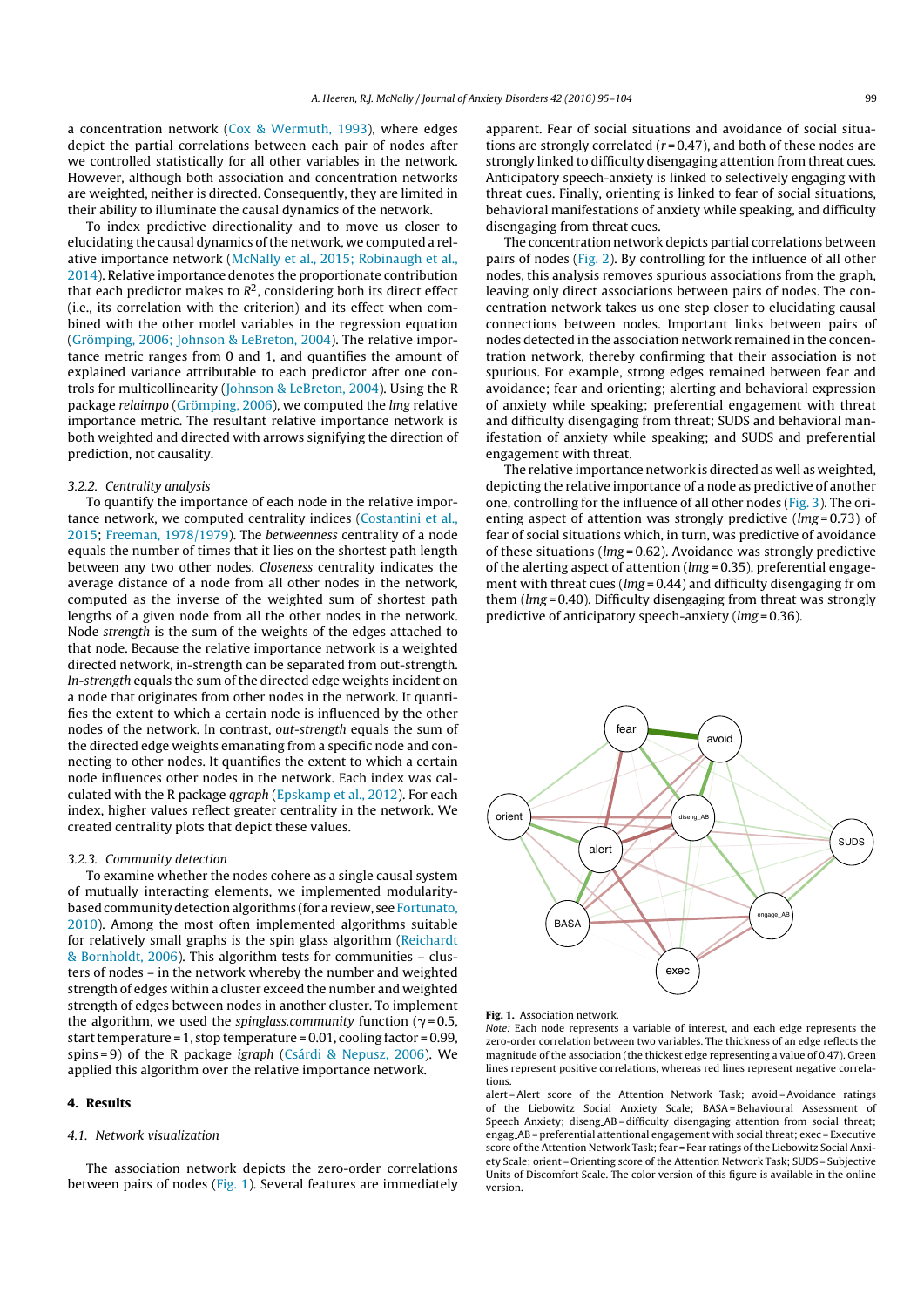

#### Fig. 2. Concentration network.

Note: Each node represents a variable of interest, and each edge represents the partial correlation between two variables after controlling for all other variables in the network. The thickness of an edge reflects the magnitude of the association (the thickest edge representing a value of 0.45). Green lines represent positive correlations, whereas red lines represent negative correlations.

alert = Alert score of the Attention Network Task; avoid = Avoidance ratings of the Liebowitz Social Anxiety Scale; BASA= Behavioural Assessment of Speech Anxiety; diseng AB = difficulty disengaging attention from social threat; engage AB = preferential attentional engagement with social threat; exec = Executive score of the Attention Network Task; fear = Fear ratings of the Liebowitz Social Anxiety Scale; Orient = Orienting score of the Attention Network Task; SUDS = Subjective Units of Discomfort Scale. The color version of this figure is available in the online version.



Fig. 3. Relative importance network.

Note: Each edge represents the relative importance of a variable as predictor of another variables, and thickness signifies its magnitude (the thickest edge representing a value of 0.73). Arrows indicate the direction of prediction.

alert =Alert score of the Attention Network Task; avoid =Avoidance ratings of the Liebowitz Social Anxiety Scale; BASA= Behavioural Assessment of Speech Anxiety; diseng AB = difficulty disengaging attention from social threat; engage AB = preferential attentional engagement with social threat; exec = Executive score of the Attention Network Task; fear = Fear ratings of the Liebowitz Social Anxiety Scale; Orient = Orienting score of the Attention Network Task; SUDS = Subjective Units of Discomfort Scale. The color version of this figure is available in the online version.

### 4.2. Centrality analysis

Centrality analysis of the relative importance network confirmed the aforementioned observations (Fig. 4). Preferential attentional engagement with threat, the orienting component of attention, and both avoidance and fear of social situations showed the highest levels of betweenness and closeness centrality. Furthermore, preferential attentional engagement with threat, fear of social situations, and behavioral anxiety during speech yielded the higher in-strength values, indicating that these nodes are those the most influenced by all the other nodes of the network. In contrast, both fear and avoidance of social situations as well as the orienting component of attention showed the highest out-strength values, implying that these nodes are those exerting the strongest predictive influence within the entire network.

# 4.3. Modularity-based community detection

The spin glass algorithm detected four functionally distinct communities of nodes in the relative importance network. One community comprised avoidance of social situations, the alerting component of attention, behavioral manifestations of anxiety while speaking, and both preferential engagement with and difficulty disengaging from social threat. A second community comprised the orienting component of attention and fear of social situations. Finally, both SUDS and the executive component of attention formed their own distinct community.

# 5. Discussion

This is the first study to apply network analysis to investigate the complex structure among laboratory measures of AB, the three components of general attention, anticipatory speechanxiety, behavioral reactivity to social-evaluative challenge, and core symptoms of SAD (i.e., fear and avoidance of social situations). First, we computed association and concentration networks to estimate the topological structure among the variables. Then, we computed weighted and directed networks to take us one step closer to the causal dynamic interplay among these variables. Of primary interest was the local connectivity between variables, and especially their centrality and predictive relations among them. Finally, we also examined global connectivity by using modularitybased community detection methods.

Both the association and concentration networks revealed that the nodes denoting the orienting component of attention and the avoidance of social situation act as highly central hubs within the entire network. By unveiling the directionality and the predictive values of these connections, the relative importance network indicated that people with elevated ability to orient attention vis-à-vis non-emotional material (i.e., the ability to voluntary select information from sensory input by engaging or disengaging attention to one stimulus among others) may be prone to experience fear of social situations, which, in turn, may promote the avoidance of these situations. Further, a general state of alertness as well as both preferential attentional engagement with and difficulty disengaging from social threat might arise from avoidance of social situations.

Nodes centrality analyses identified the orienting aspect of attention as well as both fear and avoidance of social situations as nodes exerting the strongest influence as predictors within the entire network. Surprisingly, neither preferential attention engagement nor disengagement from threat exhibited high relative importance as predictors of other nodes. Yet preferential engagement with threat exhibited high relative importance as a predicted variable. Additionally, these highly central nodes settled into two functionally distinct communities of nodes, one including attentional orienting and fear of social situations, the others featuring avoidance of social situations with general alertness, preferential engagement with and difficulty disengaging from threat, as well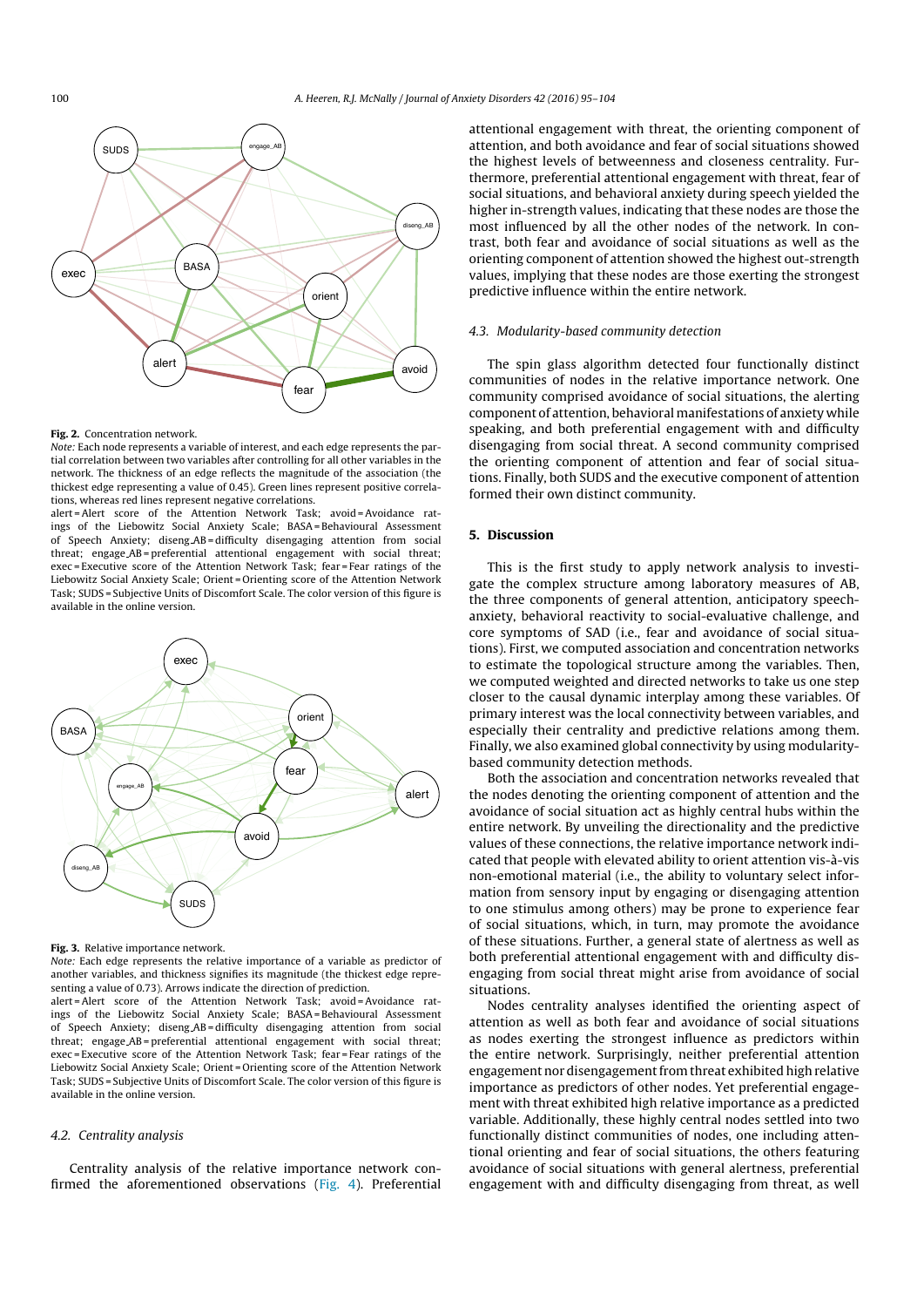

Fig. 4. Centrality plots for the relative importance network depicting the betweenness, closeness, in-strength, and out-strength of each node. Note: Betweenness centrality of a node equals the number of times that it lies on the shortest path length between any two other nodes. Closeness centrality indicates the average distance of a node from all other nodes in the network, computed as the inverse of the weighted sum of shortest path lengths of a given node from all the other nodes in the network. In-strength equals the sum of the directed edge weights incident on a node that originate from other nodes in the network. Out-strength equals the sum of the directed edge weights emanating from a specific node and connecting to other nodes. It quantifies the extent to which a certain node influences other nodes in the network. For each index, higher values reflect greater centrality in the network.

alert = Alert score of the Attention Network Task; avoid = Avoidance ratings of the Liebowitz Social Anxiety Scale; BASA = Behavioural Assessment of Speech Anxiety; diseng AB = difficulty disengaging attention from social threat; engage AB = preferential attentional engagement with social threat; exec = Executive score of the Attention Network Task; fear = Fear ratings of the Liebowitz Social Anxiety Scale; Orient = Orienting score of the Attention Network Task; SUDS = Subjective Units of Discomfort Scale.

as behavioral manifestations of anxiety during speech gravitating around.

Remarkably, fear and avoidance have been considered as core mechanisms ofthe maintenance of anxiety disorders since the early days of experimental psychopathology (e.g., Mowrer, 1960). Drawing on this work, several prominent theorists of SAD emphasize that avoidance of feared social situations thwarts opportunities for inhibitory learning by blocking access to information that is incompatible with fear-related expectations, in turn preventing the disconfirmation of threat-related beliefs and the reduction of anxiety (Aderka, McLean, Huppert, Davidson, & Foa, 2013; Clark, 2005; Hofmann, 2004, 2007; Moscovitch, 2009). In this way, avoidance of social situations and use of safety behaviors in social situations from which the person cannot overtly avoid, may directly exacerbate a general state of alertness and reinforce threat-related beliefs, in turn, maintaining fear of social situations (Aderka et al., 2013; Kim, 2005; McManus, Sacadura, & Clark, 2008; Morgan & Raffle, 1999; Taylor & Alden, 2010). In line with this view, it is not surprising that avoidance exhibits the highest level of influence over the entire network in the present study. Furthermore, although we did not assess threat-related beliefs, our observation that avoidance predicts general alertness, which, in turn, intensifies fear of social situations by means of a feedback loop, is clearly in line with these models of SAD.

Interestingly, the central prominence and influence of the orienting ability of attention also illuminates an unexpected variable vis-à-vis the dynamics of SAD. Yet, on the other hand, developmental psychologists have argued that individual differences in the orienting aspect of attention might interact with a child's initial temperamental bias toward behavioral inhibition – a disposition predictive of subsequent SAD (e.g., Reeb-Sutherland et al., 2009; Schwartz, Snidman, & Kagan, 1999). Typically, behaviorally inhibited children are slow-to-warm-up, shy, and reticent in novel or unfamiliar situations, especially social ones (Coplan, Girardi, Findlay, & Frohlick, 2007; Kagan, Reznick, & Snidman, 1988; Kagan & Snidman, 2004). The precursors to this behavioral profile are evident in elevated levels of attentional orienting response to novel sensory stimuli in the first months of life (Fox, Henderson, Rubin, Calkins, & Schmidt, 2001; Kagan et al., 1988; Marshall, Reeb, & Fox, 2009). Likewise, differences in the orienting aspect of attention are associated with social anxiety among adults (Heeren, Maurage et al., 2015; Moriya & Tanno, 2009a, 2009b). Such differences in the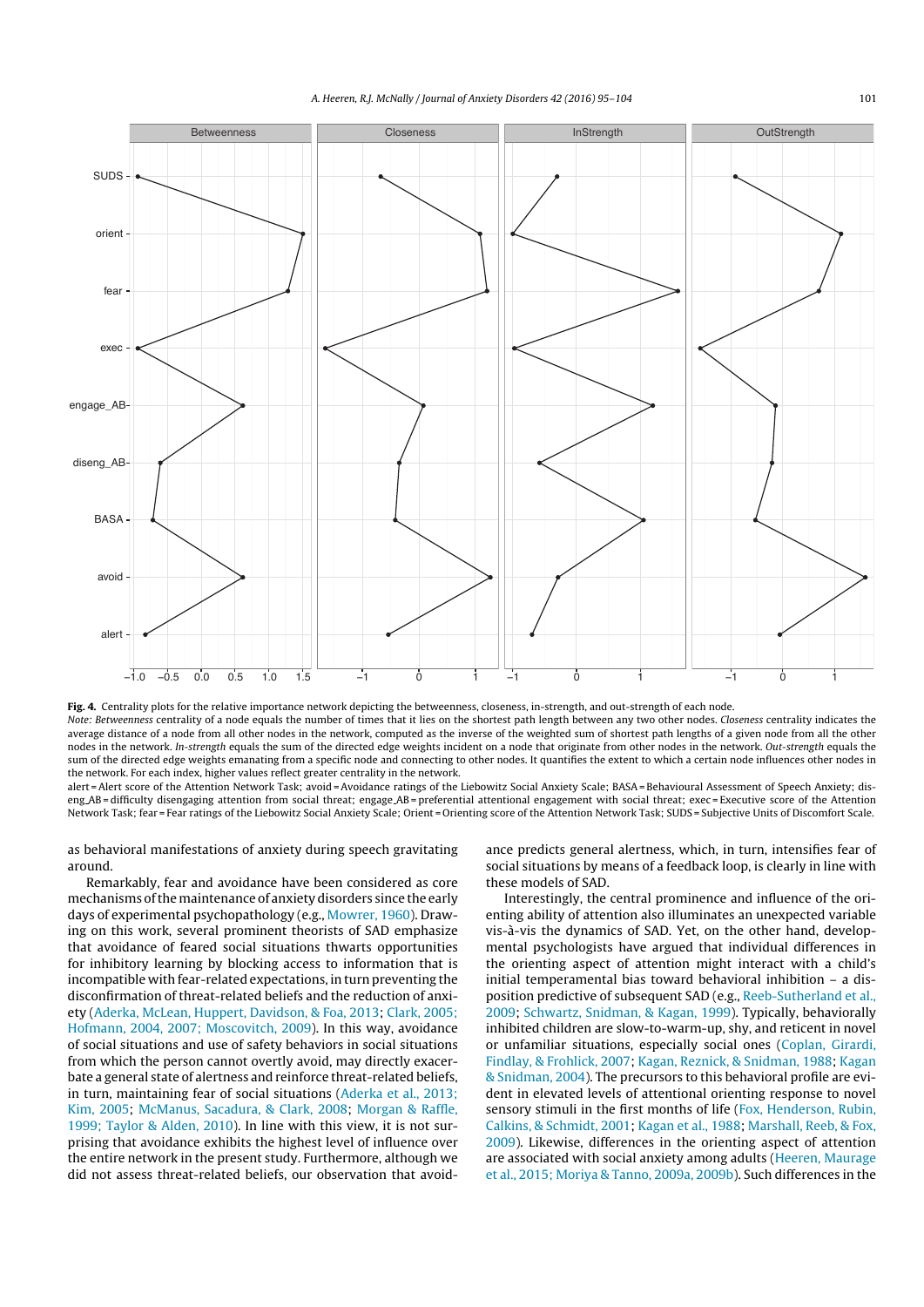orienting response may negatively bias a child's attention to novel social stimuli such that they respond as if the cues are threatening, prompting behavioral withdrawal (Fox, Hane, & Pine, 2007; Kagan et al., 1988). This withdrawal limits the interactions with the environment and further predisposes the child to detect and attend to threat, leading to the development of SAD (Fox et al., 2007; Schwartz et al., 1999). Indeed, the relative importance network suggests that individuals with higher levels of orienting are prone to experience such fear and withdraw from social-evaluative situations, but not vice versa. Beyond the scope of SAD, this set of findings also lends some support to mounting evidence for fear of the unknown as an important core transdiagnostic process involved in both the development and the maintenance of psychopathology (for a review, see Carleton, 2016). Yet, our findings cannot directly speak to the etiology of SAD per se. Rather, they should be considered in terms of predictability within a dynamic system of mutually interacting variables that maintain SAD.

From a theoretical point of view, because neither preferential engagement with and difficulty disengaging from social threat act as strong predictors in the entire network, our results seemingly challenge the claim that AB figures prominently in the maintenance of SAD by promoting avoidance and worsening fear of social situations (Heimberg et al., 2010; Wong & Rapee, 2016). Preferential engagement with threat, but not difficulty disengaging from threat, exhibited a high relative importance as a predicted variable. Likewise, a close inspection of the modularity-based communities also reveals that preferential attentional engagement with threat may act as a bridge between the two functionally important communities of nodes, perhaps participating in a self-reinforcing feedback loop via the impoverishment of the orienting aspect of attention. This finding is in line with the observation that individuals with SAD are best characterized by preferential attentional engagement with threat rather than impaired disengagement from threat (e.g., Grafton & MacLeod, 2016). Yet, difficulty disengaging from threat was strongly predictive of anticipatory speech-anxiety and facilitated attentional engagement with threat. These findings suggest that both preferential engagement with and difficulty disengaging from threat are encapsulated within the network and may play functionally distinct roles in the maintenance of SAD.

Our findings may have several therapeutic implications. By turning off a central node that has many outgoing weighted edges, clinicians may foster beneficial cascade of downstream benefits, deactivating other nodes as its effects propagate throughout the entire network (McNally et al., 2015). Because avoidance of social situations is the node exerting the strongest influence, our findings point to it as a key target whose deactivation should produce such therapeutic effects. Moreover, fear of social situations also appears as a key target. That should not come as a surprise; there are indeed plenty of studies supporting the notion that the successful treatment of SAD involves the identification of idiosyncratic overt and subtle avoidance behaviors and encouragement of the individual to drop these strategies prior to engaging in exposure to reduce fear of social situations (Kim, 2005; Morgan & Raffle, 1999). Aside from avoidance, the present findings also reveal orienting of attention as a promising target of intervention whose alteration may also produce beneficial propagation throughout the network by relieving fear of social situations. Programs have already been developed to improve attention vis-à-vis non-emotional material in SAD (e.g., Wells, White, & Carter, 1997). Moreover, programs directly promoting the orienting component of attention have already been proposed for other disorders (e.g., Cerasa et al., 2013). Likewise, mindfulness training improves one's ability to orient attention (Jha, Krompinger, & Baime, 2007). In addition, as targeting nodes having high centrality may be more likely to propagate through the network when re-activated after treatment, the network approach may help to identify new harbingers of relapse. In this way, both fear and avoidance of social situations as well as the orienting function of attention may constitute prodromal signals of relapse deserving careful audit during follow-up sessions. Similarly, future studies should also explore how intervention affects central nodes and how it may foster therapeutically beneficial downstream effects throughout the network.

In follow-up research, several issues require further examination. First, an important limitation is the cross-sectional nature of the data. Although the computational techniques implemented here provide an indication of the directions of these associations, this does not allow drawing strong inference vis-à-vis their causeeffect relationships.

Second, our data were collected at one point in time. As such, one cannot exclude that the network dynamics remains stable over time. Likewise, the network trajectory over time may vary across individuals. This point is especially important given that there is mounting evidence that emotional measurements such as those used in the present study (e.g., emotional reactivity to an impromptu speech challenge, AB for threat) are guided by both situational (state anxiety, environmental factors, threat-value of the situation) and stable (e.g., trait anxiety, allelic variations) responses to the current situation (e.g., Allen & Potkay, 1981; Heeren, Philippot, & Koster, 2015; Srivastava et al., 2009). To best capture the within-person temporal dynamics of individual networks, one would need to apply graphical vector autoregressive modeling approaches on intensive time-series data from individual participants (e.g.,Wichers, Groot, Psychosystems, & EWS Group, 2016; Wild et al., 2010). Moreover, as noted by Borsboom and Cramer (2013), techniques from the study of sudden transitions in ecosystems (e.g., Hirota, Holmgren, Van Nes, & Scheffer, 2011) may also help identify when a person is on the brink of tipping into a disordered state or returning to a mentally healthy one.

Third, we examined whether our sample exhibited an AB for threat, as indexed by scores significantly greater than 0, signifying the absence of facilitated attentional engagement with and difficulty disengaging from threat, respectively. However, neither the former,  $t(60) = 0.90$ ,  $p = 0.37$ , nor the latter,  $t(60) = 0.65$ ,  $p = 0.52$ , significantly differed from 0. Yet, because most of the previous studies reporting the presence of AB among individuals with SAD relied on group comparison (e.g., Bantin et al., 2016), it remains difficult to interpret these data without a nonanxious comparison group.

Fourth, we used a spatial cueing task to index preferential engagement with and difficulty in disengaging from threat. Yet, although we instructed participants to fixate their attention to a predetermined spatial location during presentation of stimuli, we could not ensure that participants did so. Moreover, this task may produce a suboptimal assessment of the attentional processes it claims to assess (e.g., Clarke, MacLeod, & Guastella, 2013). Recently developed experimental paradigms enabling verification of participants' initial attentional allocation and subsequent attentional shift may accomplish this aim (e.g., Clarke et al., 2013; Grafton & MacLeod, 2016).

Fifth, like most extant procedures for assessing AB (e.g., Waechter, Nelson, Wright, Hyatt, & Oakman, 2014), the spatial cueing tasks exhibit poor psychometric properties (e.g., Enock, Hofmann, & McNally, 2014; Waechter & Stolz, 2015). Likewise, MacLeod et al. (2010) have raised similar concerns vis-à-vis the ANT. On the other hand, McNally et al. (2013) reported satisfactory Spearman-Brown corrected split-half reliabilities for the executive conflict index ( $r_s$  = 0.76–0.80). In future studies, it would thus be useful to replicate our procedure by using different measurement tools. Finally, uncertainty still abounds regarding the optimal way to determine the minimum sample size requested for network computation. As such, one cannot exclude the possibility that some edges would have been thicker with a larger sample size. Next steps would thus be to apply computer-intensive simulation methods for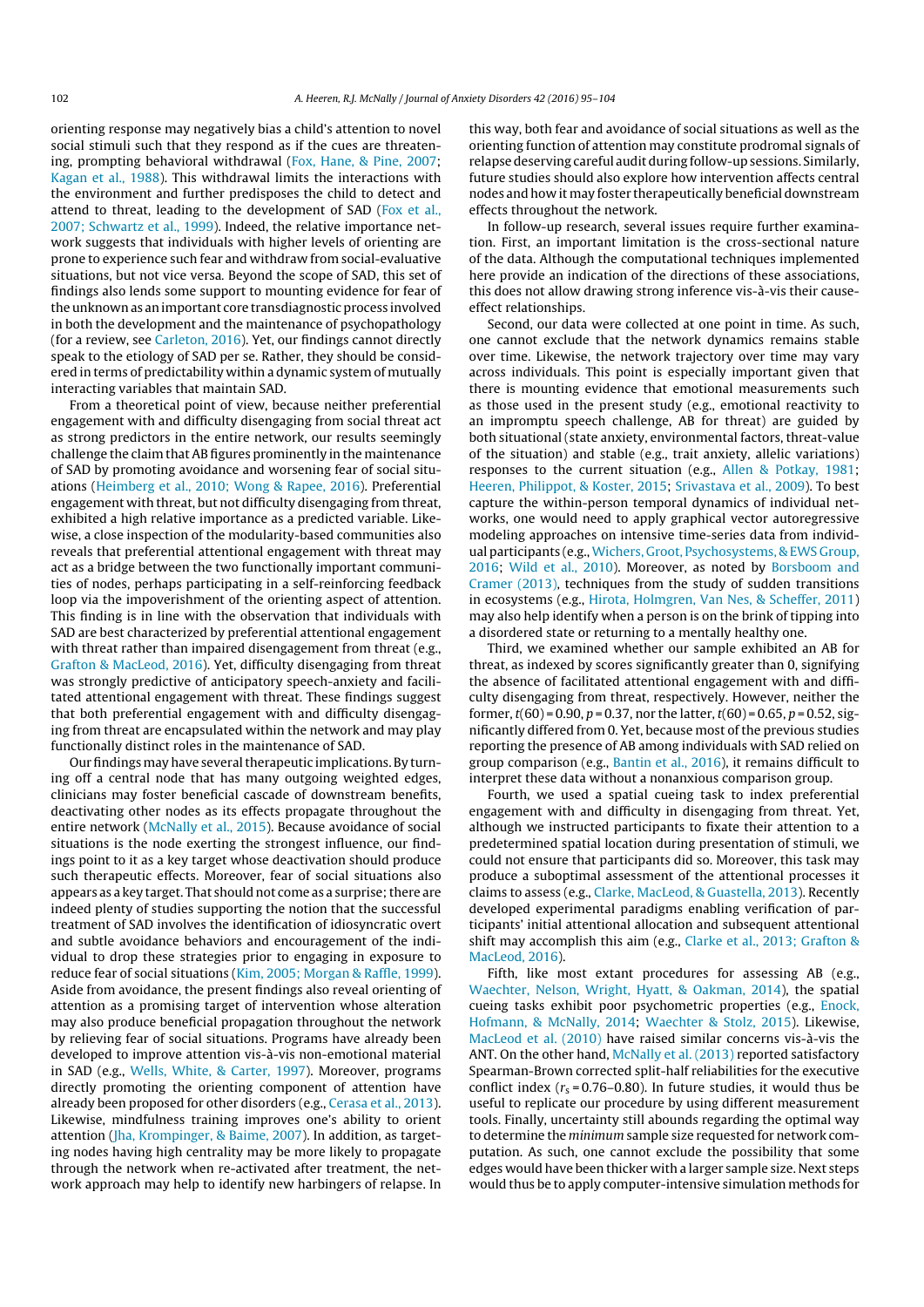exploring empirical performances of the network stability under different constraints, such as the sample size, the number of nodes, or the experimental design.

## Acknowledgments

This research was supported by a Grant (F.R.S.-FNRS #FC78142) from the Belgian National Fund for Scientific Research awarded to Alexandre Heeren. This work also received the support from the Belgian Foundation for Vocation ("Vocatio") and the "WBI World Excellence Grant" (sub/2015/228106243177), both awarded to Alexandre Heeren. These foundations did not exert any editorial influence over this article.

## References

- Aderka, I. M., McLean, C. P., Huppert, J. D., Davidson, J. R. T., & Foa, E. B. (2013). Fear avoidance and physiological symptoms during cognitive-behavioral therapy for social anxiety disorder. Behaviour Research and Therapy, 51, 352–358.
- Allen, B. P., & Potkay, C. R. (1981). On the arbitrary distinction between states and traits. Journal of Personality and Social Psychology, 41, 916–928.
- American Psychiatric Association. (2000). Diagnostic and statistical manual of mental disorders (4th ed.). Washington DC: Author (text rev.).
- Amir, N., Elias, J., Klumpp, H., & Przeworski, A. (2003). Attentional bias to threat in social phobia: facilitated processing of threat or difficulty disengaging attention from threat? Behaviour Research and Therapy, 41, 1325-1335
- Amir, N., Weber, G., Beard, C., Bomyea, J., & Taylor, C. T. (2008). The effects of a single-session attention modification program on response to a public-speaking challenge in socially anxious individuals. Journal of Abnormal Psychology, 117, 860–868.
- Bantin, T., Stevens, S., Gerlash, A. L., & Hermann, C. (2016). What does the facial dot-probe task tell us about attentional processes in social anxiety? A systematic review. Journal of Behaviour Therapy and Experimental Psychiatry, 50,  $40 - 51$
- Barabási, A.-L. (2012). The network takeover. Nature Physics, 8, 14–16.

Bardeen, J. R., & Orcutt, H. K. (2011). Attentional control as a moderator of the relationship between posttraumatic stress symptoms and attentional threat bias. Journal of Anxiety Disorders, 25, 1008–1018.

- Beck, A. T., Steer, R. A., & Brown, G. K. (1996). Beck depression inventory manual (2nd ed.). San Antonio, TX: Psychological Corporation (French adaptation, 1998,
- Paris, France: Editions du Centre de Psychologie Appliquée). Boccaletti, S., Latora, V., Moreno, Y., Chavez, M., & Hwang, D. U. (2006). Complex networks: structure and dynamics. Physics Reports, 424(4–5), 175–308. Borgatti, S. P. (2005). Centrality and network flow. Social Networks, 27(1), 55–71.

Borsboom, D., & Cramer, A. O. J. (2013). Network analysis: an integrative approach to the structure of psychopathology. Annual Review of Clinical Psychology, 9, 91–121.

Bouvard, M., & Cottraux, J. (2010). Protocoles et échelles d'évaluation en psychiatrie et psychologie (5th ed.). Paris, France: Masson.

Bruchon-Schweitzer, M., & Paulhan, I. (1993). Adaptation francophone de l'inventaire d'anxiété Trait-Etat (Forme Y) de Spielberger. Paris, France: Editions du Centre Psychologie Appliquée

Buckner, J. D., Maner, J. K., & Schmidt, N. B. (2010). Difficulty disengaging attention from social threat in social anxiety. Cognitive Therapy and Research, 34, 99–105. Carleton, R. N. (2016). Into the unknown: a review and synthesis of contemporary

models involving uncertainty. Journal of Anxiety Disorders, 39, 30–43. Carleton, R. N., Teale Sapach, M. J., Oriet, C., Duranceau, S., Lix, L. M., Thibodeau, M.

A., . . . & Asmundson, G. J. G. (2015). A randomized controlled trial of attention modification for social anxiety disorder. Journal of Anxiety Disorders, 33, 35–44. Cerasa, A., Gioa, M. C., Valentino, P., Nistico, R., Chiriaco, C., Pirritano, D., . . . &

Quatronne, A. (2013). Computer-assisted cognitive rehabilitation of attention deficits for multiple sclerosis: a randomized trial with fMRI correlates. Neurorehabilitation and Neural Repair, 27(4), 284–295.

Cisler, J. M., Bacon, A. K., & Williams, N. L. (2009). Phenomenological characteristics of attentional biases towards threat: a critical review. Cognitive Therapy and Research, 33, 221–234.

Cisler, J. M., & Koster, E. H. W. (2010). Mechanisms of attentional biases towards threat in anxiety disorders: an integrative review. Clinical Psychology Review, 30, 203–216.

Clark, D. M. (2005). A cognitive perspective on social phobia: the essential handbook of social anxiety for clinicians. New York, NY, US: John Wiley & Sons Ltd.

Clarke, P. J., MacLeod, C., & Guastella, A. J. (2013). Assessing the role of spatial engagement and disengagement of attention in anxiety-linked attentional bias: a critique of current paradigms and suggestions for future research directions. Anxiety, Stress & Coping, 26, 1–19.

Clark, D. M., & Wells, A. (1995). A cognitive model of social phobia. In: R. Heimberg, M. Liebowitz, D. A. Hope, & F. R. Schneier (Eds.), Social phobia: diagnosis, assessment, and treatment (pp. 69–93). New York: Guilford Press.

Coplan, R. J., Girardi, A., Findlay, L. C., & Frohlick, S. L. (2007). Understanding solitude: young children's attitudes and responses toward hypothetical socially withdrawn peers. Social Development, 16, 390–409.

- Costantini, G., Epskamp, S., Borsboom, D., Perugini, M., Mottus, R., Waldorp, L. J., & Cramer, A. O. J. (2015). Stater of the aRt personality research: a tutorial on network analysis of personality data in R. Journal of Research in Personality, 54, 13–29.
- Cox, D. R., & Wermuth, N. (1993). Linear dependencies represented by chain graphs. Statistical Science, 8, 204–218.
- Cramer, A. O. J., Waldorp, L. J., van der Maas, H. L. J., & Borsboom, D. (2010). Comorbidity: a network perspective. Behavioral and Brain Sciences, 33, 137–193.
- Csárdi, G., & Nepusz, T. (2006). The igraph software package for complex network research. InterJournal Complex Systems, 1695.

Derryberry, D., & Reed, M. A. (2002). Anxiety-related attentional biases and their regulation by attentional control. Journal of Abnormal Psychology, 111, 225–236.

- Enock, P. M., Hofmann, S. G., & McNally, R. J. (2014). Attention bias modification training via smartphone to reduce social anxiety: a randomized, controlled multi-session experiment. Cognitive Therapy and Research, 38, 200–216.
- Epskamp, S., Cramer, A. O. J., Waldorp, L. J., Schmittmann, V. D., & Borsboom, D. (2012). Qgraph: network visualizations of relationships in psychometric data. Journal of Statistical Software, 48(4), 1–18.
- Eysenck, M. W., & Derakshan, N. (2011). New perspectives in attentional control theory. Personality and Individual Differences, 50, 955–960.
- Fan, J., McCandliss, B. D., Sommer, T., Raz, A., & Posner, M. I. (2002). Testing the efficiency and independence of attentional networks. Journal of Cognitive Neuroscience, 14, 340–347.

Fortunato, S. (2010). Community detection in graphs. Physics Reports, 486, 75–174. Fox, N. A., Hane, A. A., & Pine, D. S. (2007). Plasticity for affective neurocircuitry.

- Current Directions in Psychological Science, 16, 1–5. Fox, N. A., Henderson, H. A., Rubin, K. H., Calkins, S. D., & Schmidt, L. A. (2001). Continuity and discontinuity of behavioral inhibition and exuberance: psychophysiological and behavioral influences across the first four years of life. Child Development, 72, 1–21.
- Freeman, L. C. (1978/1979). Centrality in social networks: conceptual clarification. Social Networks, 1, 215–219.
- Fruchterman, T. M. J., & Reingold, E. M. (1991). Graph drawing by force-directed placement. Software: Practice and Experience, 21, 1129–1164.
- Gotlib, I. H., Kasch, K. L., Traill, S., Joormann, J., Arnow, B. A., & Johnson, S. L. (2004). Coherence and specificity of information-processing biases in depression and social phobia. Journal of Abnormal Psychology, 113, 386-398.
- Grömping, U. (2006). Relative importance for linear regression in R: the package relaimpo. Journal of Statistical Software, 17, 1–27.
- Grafton, B., & MacLeod, C. (2016). Engaging with the wrong people: the basis of selective attention to negative faces in social anxiety. Clinical Psychological Sciences (*lin press*).
- Hayward, C., Wilson, K. A., Lagle, K., Kraemer, H. C., Killen, J. D., & Taylor, C. B. (**2008).** The developmental psychopathology of social anxiety in adolescents.<br>*Depression & Anxiety, 25,* 200–206.

Heeren, A., Coussement, C., & McNally, R. J. (2016). Untangling attention bias modification from emotion: a double-blind randomized experiment among individuals with social anxiety disorder. Journal of Behavior Therapy and Experimental Psychiatry, 50, 61–67.

Heeren, A., De Raedt, R., Koster, E. H. W., & Philippot, P. (2013). The (neuro)cognitive mechanisms behind attention bias modification in anxiety: proposals based on theoretical accounts of attentional bias. Frontiers in Human Neuroscience, 7, 119.

- Heeren, A., Maurage, P., & Philippot, P. (2015). Revisiting attentional processing of non-emotional cues in social anxiety: a specific impairment for the orienting network of attention. Psychiatry Research, 228(1), 136–142.
- Heeren, A., Maurage, P., Rossignol, M., Vanhaelen, M., Peschard, V., Eeckhout, C., & Philippot, P. (2012). The self-report version of the Liebowitz Social Anxiet Scale: psychometric properties of the French version. Canadian Journal of
- Behavioural Science, 44, 99–107.<br>Heeren, A., Mogoaşe, C., McNally, R. J., Schmitz, A., & Philippot, P. (2015). Does attention bias modification improve attentional control? A double-blind randomized experiment with individuals with social anxiety disorder. Journal of Anxiety Disorders, 29, 35–42.
- Heeren, A., Mogoașe, C., Philippot, P., & McNally, R. J. (2015). Attention bias modification for social anxiety: a systematic review and meta-analysis. Clinical Psychology Review, 40, 76–90.
- Heeren, A., Peschard, V., & Philippot, P. (2012). The causal role of attentional bias for threat cues in social anxiety: a test on a cyber-ostracism task. Cognitive Therapy and Research, 36, 512–521.
- Heeren, A., Philippot, P., & Koster, E. H. W. (2015). Impact of the temporal stability of preexistent attentional bias for threat on its alteration through attention bias modification. Journal of Behavior Therapy and Experimental Psychiatry, 49, 69–75.
- Heimberg, R. G., Brozovich, F. A., & Rapee, R. M. (2010). A cognitive model of social anxiety disorder: update and extension. In: S. G. Hofmann, & P. M. DiBartolo (Eds.), Social anxiety: clinical, developmental, and social perspectives (2nd ed., pp. 395–422). New York, NY: Academic Press.
- Hirota, M., Holmgren, M., Van Nes, E. H., & Scheffer, M. (2011). Global resilience of tropical forest and savanna to critical transitions. Science, 334, 232–235.
- Hirsch, C. R., & Clark, D. M. (2004). Information-processing bias in social phobia Clinical Psychology Review, 24, 799–825.
- Hofmann, S. G. (2004). Cognitive mediation of treatment change in social phobia. Journal of Consulting and Clinical Psychology, 72, 392–399.